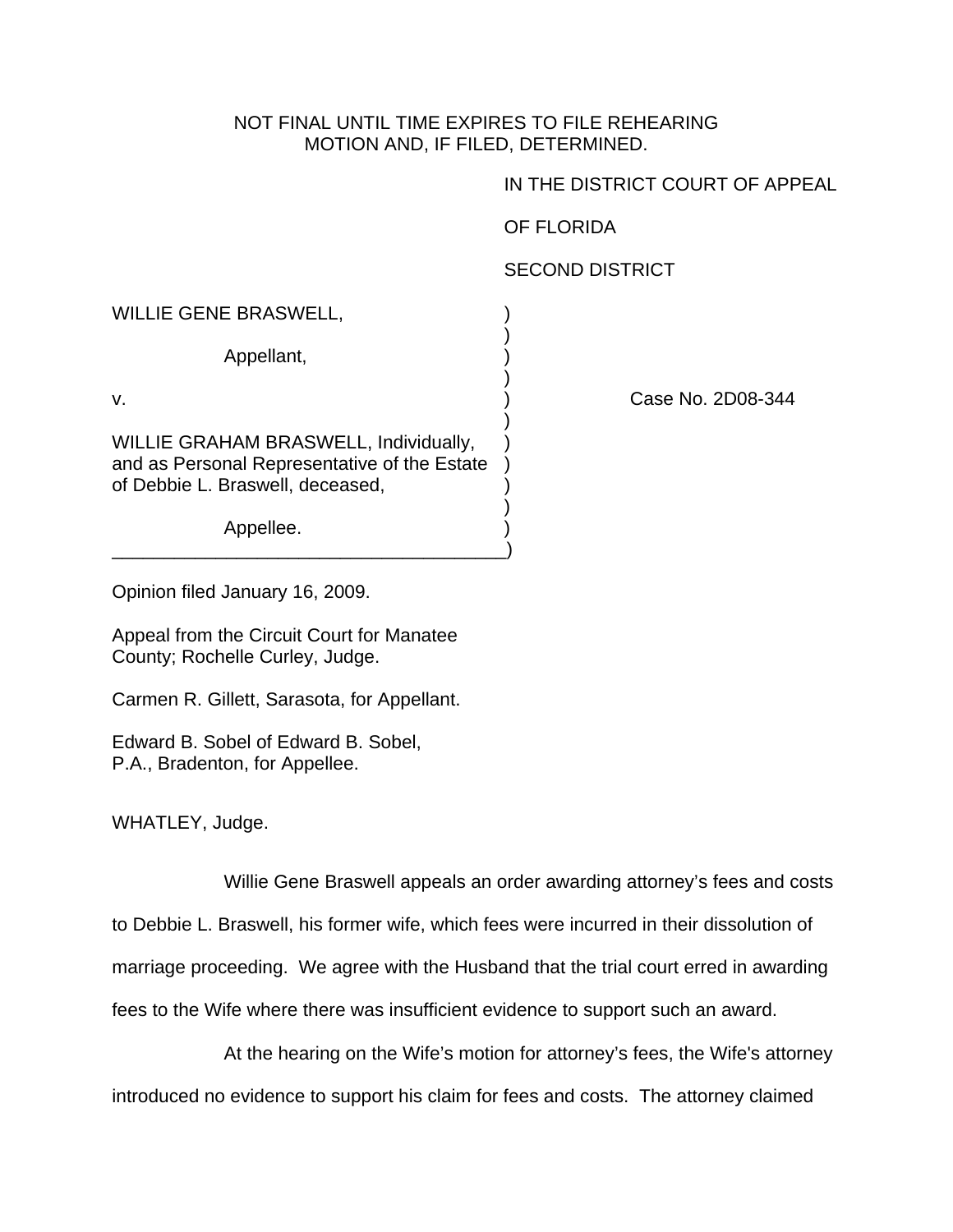that his total fees and costs are \$40,032.50.<sup>1</sup> Although the Wife's attorney claimed in his brief and at oral argument that the documents he introduced were lost by the clerk, the transcript of the hearing establishes that he did not introduce any documents into evidence.

 "An award of attorney's fees requires competent and substantial evidence. Competent evidence includes invoices, records and other information detailing the services provided as well as the testimony from the attorney in support of the fee." Brewer v. Solovsky, 945 So. 2d 610, 611 (Fla. 4th DCA 2006) (citation omitted). This court has held that an attorney's time records, in their entirety, are critical to determining the propriety of the hours expended on a client's behalf. Tucker v. Tucker, 513 So. 2d 733, 735 (Fla. 2d DCA 1987); see also Warner v. Warner, 692 So. 2d 266, 268 (Fla. 5th DCA 1997) (holding that to establish an award of fees, a party must present evidence detailing exactly what services were performed); Carlson v. Carlson, 639 So. 2d 1094, 1096 (Fla. 4th DCA 1994) (holding that the trial court erred in failing to make findings detailing the breakdown of reasonable hours expended among the various personnel in attorney's office). Here, no evidence was introduced by the Wife's attorney to support the award of attorney's fees or costs.

 We therefore reverse the order awarding attorney's fees and costs to the Wife. We do not remand for a new hearing, because the Wife failed to introduce any evidence supporting the award of fees and costs. See Warner, 692 So. 2d at 268 (holding that if a party fails to present any evidence to establish its attorney fee claim, that party is not entitled to a second opportunity to prove the claim).

 <sup>1</sup> <sup>1</sup>The trial court awarded the Wife  $$39,332.55$  for her attorney's fees and costs.